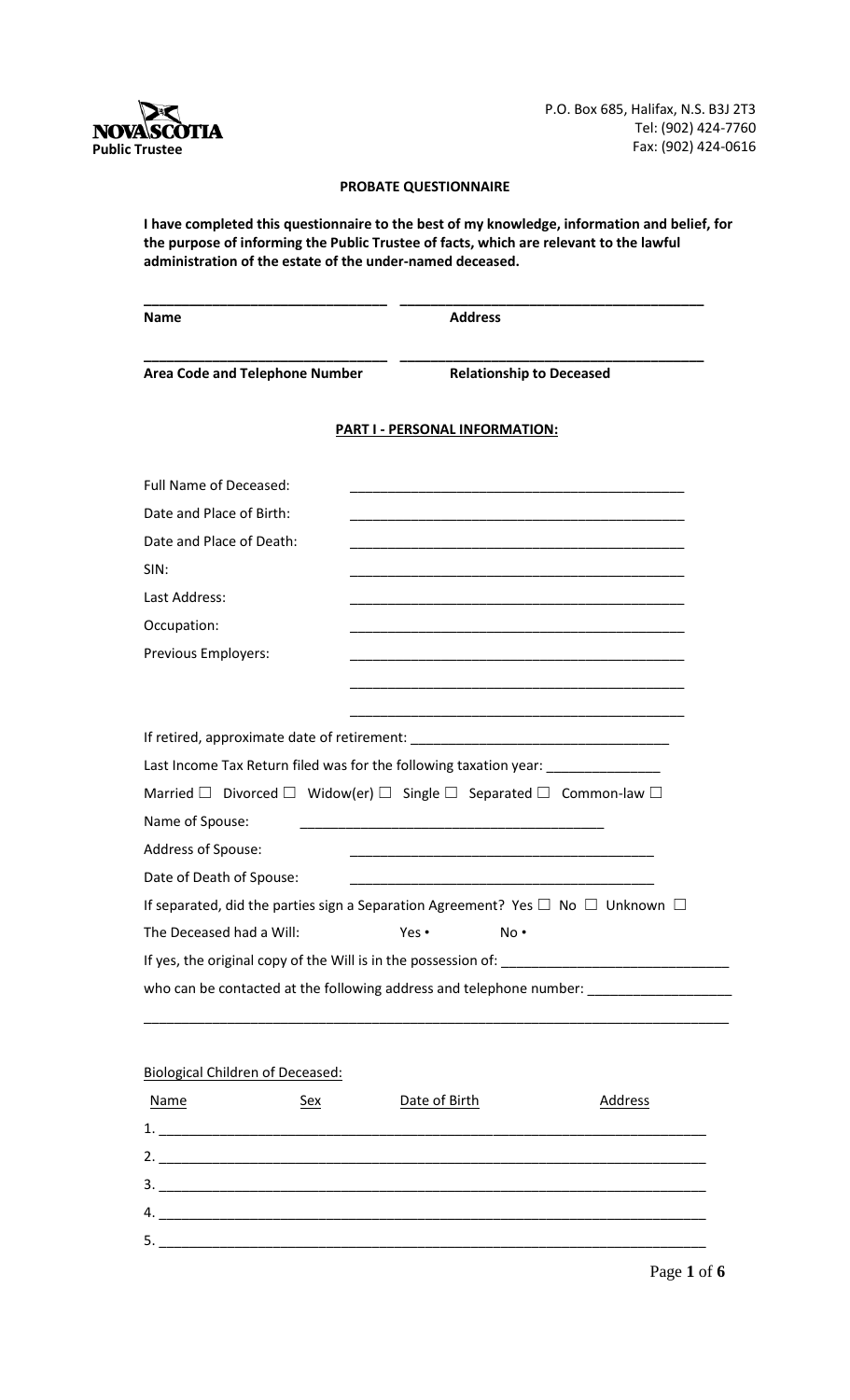Children of the Deceased that Predeceased Him or Her, and their Children:

If deceased had children who predeceased him or her, please list their name(s), date(s) of birth and death, and indicate whether they died with children of their own still living (if yes, give names and contact information for these grandchildren of the deceased):

| 2.<br>3.<br>4.<br>5.                                                                                                                                              |  |
|-------------------------------------------------------------------------------------------------------------------------------------------------------------------|--|
|                                                                                                                                                                   |  |
|                                                                                                                                                                   |  |
|                                                                                                                                                                   |  |
|                                                                                                                                                                   |  |
| IF THE DECEASED HAD NO LIVING SPOUSE, CHILDREN OR GRANDCHILDREN AT THE TIME OF<br>THEIR DEMISE, PLEASE PROVIDE THE FOLLOWING INFORMATION REGARDING THE DECEASED'S |  |
| <b>PARENTS AND SIBLINGS:</b>                                                                                                                                      |  |
| Mother of Deceased:                                                                                                                                               |  |
| Mother's Date of Death:                                                                                                                                           |  |
| Father of Deceased:                                                                                                                                               |  |
| Father's Date of Death:                                                                                                                                           |  |
| Siblings of the Deceased:                                                                                                                                         |  |
| Date of Birth<br><b>Name</b><br>Sex<br><b>Address</b>                                                                                                             |  |
|                                                                                                                                                                   |  |
|                                                                                                                                                                   |  |
|                                                                                                                                                                   |  |
|                                                                                                                                                                   |  |
|                                                                                                                                                                   |  |

Siblings of the Deceased that Predeceased Him or Her, and Nieces and Nephews:

If deceased had siblings who predeceased him or her, please list their name(s), date(s) of birth and death, and indicate whether they died with children of their own still living (if yes, give names and contact information for the nieces and/or nephews):

| $\mathbf{1}$ . |                                                                                                                      |  |
|----------------|----------------------------------------------------------------------------------------------------------------------|--|
|                |                                                                                                                      |  |
| 2.             | <u> 2000 - 2000 - 2000 - 2000 - 2000 - 2000 - 2000 - 2000 - 2000 - 2000 - 2000 - 2000 - 2000 - 2000 - 2000 - 200</u> |  |
|                |                                                                                                                      |  |
| 3.             |                                                                                                                      |  |
|                |                                                                                                                      |  |
| 4.             |                                                                                                                      |  |
|                |                                                                                                                      |  |
| 5.             |                                                                                                                      |  |
|                |                                                                                                                      |  |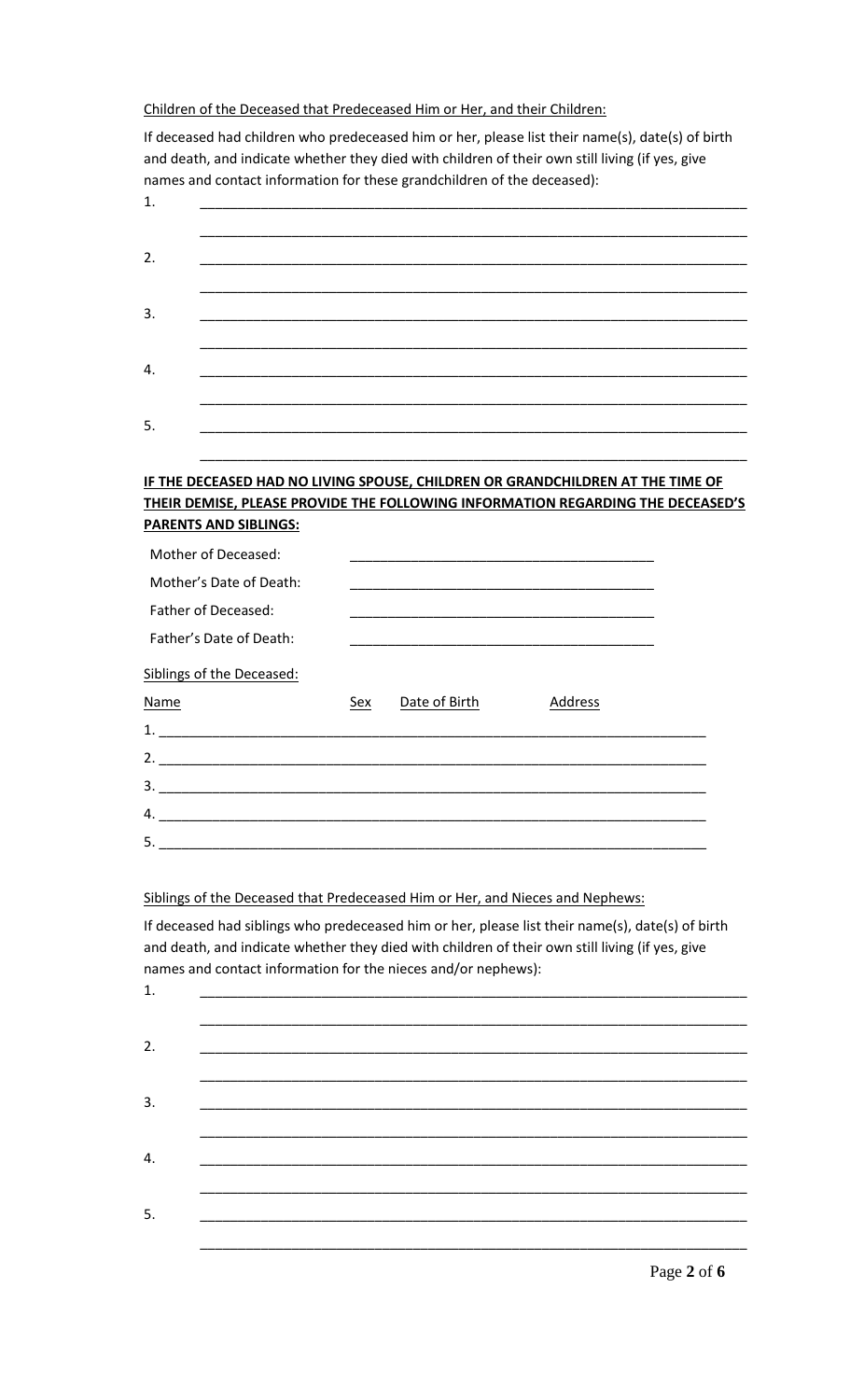# **PART II - ASSETS OF THE DECEASED**

## Real Estate:

#### Property One:

| <br>$Civ$ ic $\Delta v$<br>ີບປີ |
|---------------------------------|
|                                 |
|                                 |
|                                 |

- ii. Name and contact information for individual with keys to this property: \_\_\_\_
- \_\_\_\_\_\_\_\_\_\_\_\_\_\_\_\_\_\_\_\_\_\_\_\_\_\_\_\_\_\_\_\_\_\_\_\_\_\_\_\_\_\_\_\_\_\_\_\_\_\_\_\_\_\_\_\_\_\_\_\_\_\_\_\_\_\_\_\_\_\_ iii. The property is insured with \_\_\_\_\_\_\_\_\_\_\_\_\_\_\_\_\_\_\_\_\_\_\_\_\_\_\_\_\_\_\_\_\_\_ and their address and telephone number is as follows: \_\_\_\_\_\_\_\_\_\_\_\_\_\_\_\_\_\_\_\_\_\_\_\_\_\_\_\_\_\_\_\_\_\_\_\_\_\_\_\_\_

\_\_\_\_\_\_\_\_\_\_\_\_\_\_\_\_\_\_\_\_\_\_\_\_\_\_\_\_\_\_\_\_\_\_\_\_\_\_\_\_\_\_\_\_\_\_\_\_\_\_\_\_\_\_\_\_\_\_\_\_\_\_\_\_\_\_\_\_\_\_

\_\_\_\_\_\_\_\_\_\_\_\_\_\_\_\_\_\_\_\_\_\_\_\_\_\_\_\_\_\_\_\_\_\_\_\_\_\_\_\_\_\_\_\_\_\_\_\_\_\_\_\_\_\_\_\_\_\_\_\_\_\_\_\_\_\_\_\_\_\_

#### Property Two:

- i. Civic Address:
- ii. Name and contact information for individual with keys to this property:
- \_\_\_\_\_\_\_\_\_\_\_\_\_\_\_\_\_\_\_\_\_\_\_\_\_\_\_\_\_\_\_\_\_\_\_\_\_\_\_\_\_\_\_\_\_\_\_\_\_\_\_\_\_\_\_\_\_\_\_\_\_\_\_\_\_\_\_\_\_\_ iii. The property is insured with \_\_\_\_\_\_\_\_\_\_\_\_\_\_\_\_\_\_\_\_\_\_\_\_\_\_\_\_\_\_\_\_\_\_ and their address and telephone number is as follows: \_\_\_\_\_\_\_\_\_\_\_\_\_\_\_\_\_\_\_\_\_\_\_\_\_\_\_\_\_\_\_\_\_\_\_\_\_\_\_\_\_

\_\_\_\_\_\_\_\_\_\_\_\_\_\_\_\_\_\_\_\_\_\_\_\_\_\_\_\_\_\_\_\_\_\_\_\_\_\_\_\_\_\_\_\_\_\_\_\_\_\_\_\_\_\_\_\_\_\_\_\_\_\_\_\_\_\_\_\_\_\_

## Motor Vehicle(s):

- i. Make, Model, Year and License Plate Number: \_\_\_\_\_\_\_\_\_\_\_\_\_\_\_\_\_\_\_\_\_\_\_\_\_\_\_\_\_\_\_\_\_
- ii. Located at:
- iii. Name and contact information for individual with keys to this motor vehicle:
- \_\_\_\_\_\_\_\_\_\_\_\_\_\_\_\_\_\_\_\_\_\_\_\_\_\_\_\_\_\_\_\_\_\_\_\_\_\_\_\_\_\_\_\_\_\_\_\_\_\_\_\_\_\_\_\_\_\_\_\_\_\_\_\_\_\_\_\_\_\_ iv. The motor vehicle is insured with \_\_\_\_\_\_\_\_\_\_\_\_\_\_\_\_\_\_\_\_\_\_\_\_\_\_\_\_\_\_\_\_\_\_ and their address and telephone number is as follows:

\_\_\_\_\_\_\_\_\_\_\_\_\_\_\_\_\_\_\_\_\_\_\_\_\_\_\_\_\_\_\_\_\_\_\_\_\_\_\_\_\_\_\_\_\_\_\_\_\_\_\_\_\_\_\_\_\_\_\_\_\_\_\_\_\_\_\_\_\_\_

## i. Make, Model, Year and License Plate Number: \_\_\_\_\_\_\_\_\_\_\_\_\_\_\_\_\_\_\_\_\_\_\_\_\_\_\_\_\_\_\_\_\_

- ii. Located at:
- iii. Name and contact information for individual with keys to this motor vehicle:
- \_\_\_\_\_\_\_\_\_\_\_\_\_\_\_\_\_\_\_\_\_\_\_\_\_\_\_\_\_\_\_\_\_\_\_\_\_\_\_\_\_\_\_\_\_\_\_\_\_\_\_\_\_\_\_\_\_\_\_\_\_\_\_\_\_\_\_\_\_\_ iv. The motor vehicle is insured with \_\_\_\_\_\_\_\_\_\_\_\_\_\_\_\_\_\_\_\_\_\_\_\_\_\_\_\_\_\_\_\_\_\_ and their address and telephone number is as follows:

\_\_\_\_\_\_\_\_\_\_\_\_\_\_\_\_\_\_\_\_\_\_\_\_\_\_\_\_\_\_\_\_\_\_\_\_\_\_\_\_\_\_\_\_\_\_\_\_\_\_\_\_\_\_\_\_\_\_\_\_\_\_\_\_\_\_\_\_\_\_

#### Boat (s):

- i. Type of Boat and Year Built: \_\_\_\_\_\_\_\_\_\_\_\_\_\_\_\_\_\_\_\_\_\_\_\_\_\_\_\_\_\_\_\_\_\_\_\_\_\_\_\_\_\_\_\_\_\_\_ ii. Located at:
- iii. Name and contact information for individual with keys to this boat:
- \_\_\_\_\_\_\_\_\_\_\_\_\_\_\_\_\_\_\_\_\_\_\_\_\_\_\_\_\_\_\_\_\_\_\_\_\_\_\_\_\_\_\_\_\_\_\_\_\_\_\_\_\_\_\_\_\_\_\_\_\_\_\_\_\_\_\_\_\_\_ iv. The boat is insured with the state of the state of the state and their address and telephone number is as follows:

### Stocks(s):

- i. Name of Stock, Number Owned and name and contact information for the Investment Dealer:
- ii. Name of Stock, Number Owned and name and contact information for the Investment Dealer:

\_\_\_\_\_\_\_\_\_\_\_\_\_\_\_\_\_\_\_\_\_\_\_\_\_\_\_\_\_\_\_\_\_\_\_\_\_\_\_\_\_\_\_\_\_\_\_\_\_\_\_\_\_\_\_\_\_\_\_\_\_\_\_\_

\_\_\_\_\_\_\_\_\_\_\_\_\_\_\_\_\_\_\_\_\_\_\_\_\_\_\_\_\_\_\_\_\_\_\_\_\_\_\_\_\_\_\_\_\_\_\_\_\_\_\_\_\_\_\_\_\_\_\_\_\_\_\_\_ iii. Name of Stock, Number Owned and name and contact information for the Investment Dealer:

\_\_\_\_\_\_\_\_\_\_\_\_\_\_\_\_\_\_\_\_\_\_\_\_\_\_\_\_\_\_\_\_\_\_\_\_\_\_\_\_\_\_\_\_\_\_\_\_\_\_\_\_\_\_\_\_\_\_\_\_\_\_\_\_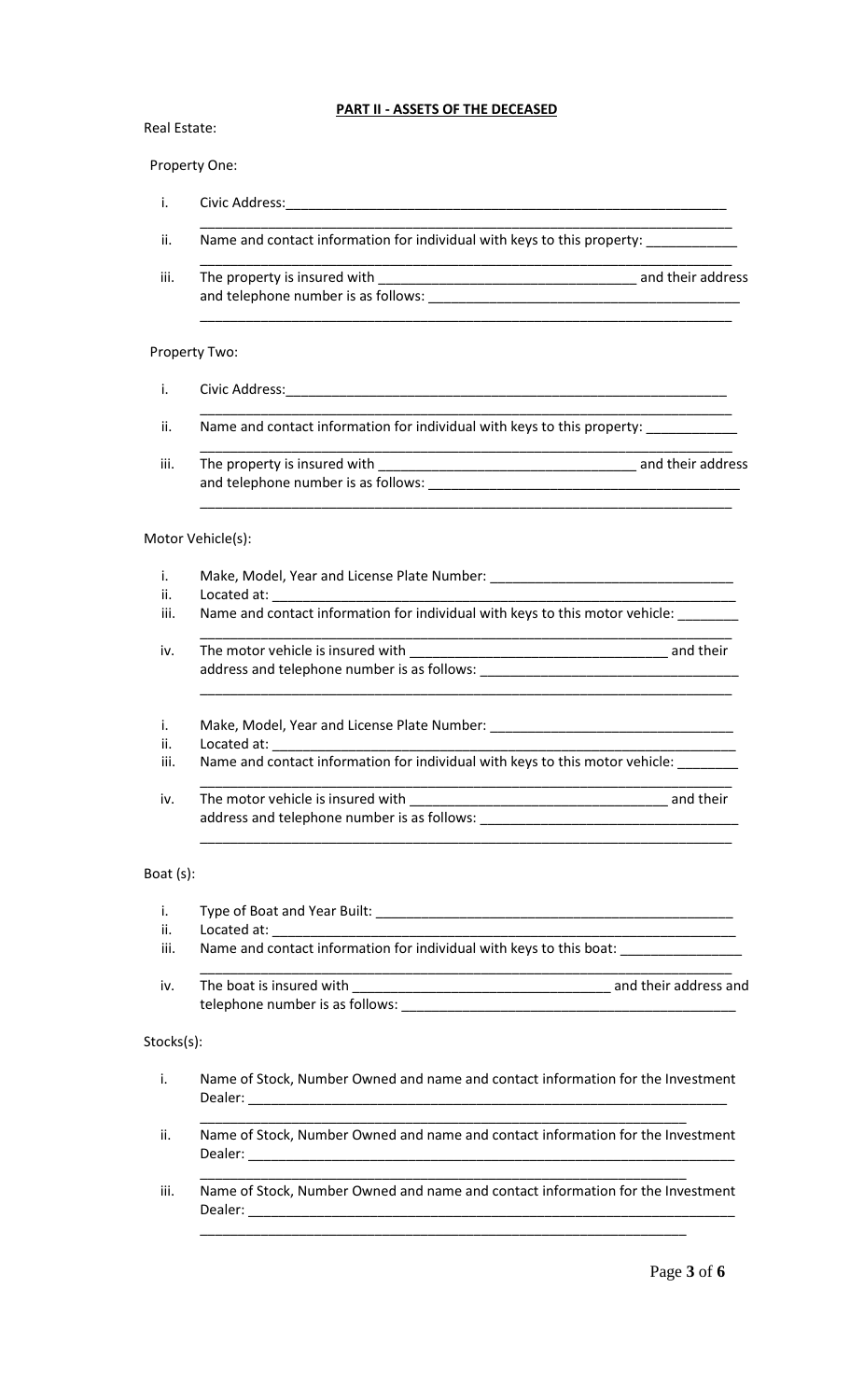Name of Stock, Number Owned and name and contact information for the Investment iv. 

Registered Retirement Savings Plans (RRSPs):

- i. Institution the Plan is held with and Plan Number: \_\_\_\_\_\_\_\_\_\_\_\_\_\_\_\_\_\_\_\_\_\_\_\_\_\_\_\_\_ ii. iii. Value of the Plan: \_\_\_\_\_\_\_\_\_\_\_ Institution the Plan is held with and Plan Number: \_\_\_\_\_\_\_\_\_\_\_\_\_\_\_\_\_\_\_\_\_\_\_\_\_\_\_\_\_ i. ii. iii. Value of the Plan: \_\_\_\_\_ Registered Income Funds (RIFs):
	- i.
	- ii. iii. Value of the Fund: \_\_\_\_\_\_\_\_\_\_\_\_\_
	- Institution the Fund is held with and Fund Number: \_\_\_\_\_\_\_\_\_\_\_\_\_\_\_\_\_\_\_\_\_\_\_\_\_\_\_\_\_  $\mathbf{i}$ .
	- ii. The named beneficiary of the Fund: \_\_\_\_\_\_\_\_\_\_\_\_\_\_\_
	- iii. Value of the Fund: \_\_\_\_\_\_\_\_\_\_\_\_\_

Bond(s) - List name of company, certificate number, face amount on bond, interest rate, maturity date and the name and contact information for the person holding the bonds: \_\_\_\_\_\_\_\_

Cash on Hand-List amount and indicate who is holding these funds: \_\_\_\_\_\_\_\_\_

Cheques on Hand- List who the cheques are from, the amount and who has possession of them:

Bank Account(s) - List bank, branch location, account number and approximate balance:

Jewelry and Personal Effects- List items, and the name and contact information for the person in possession of these items: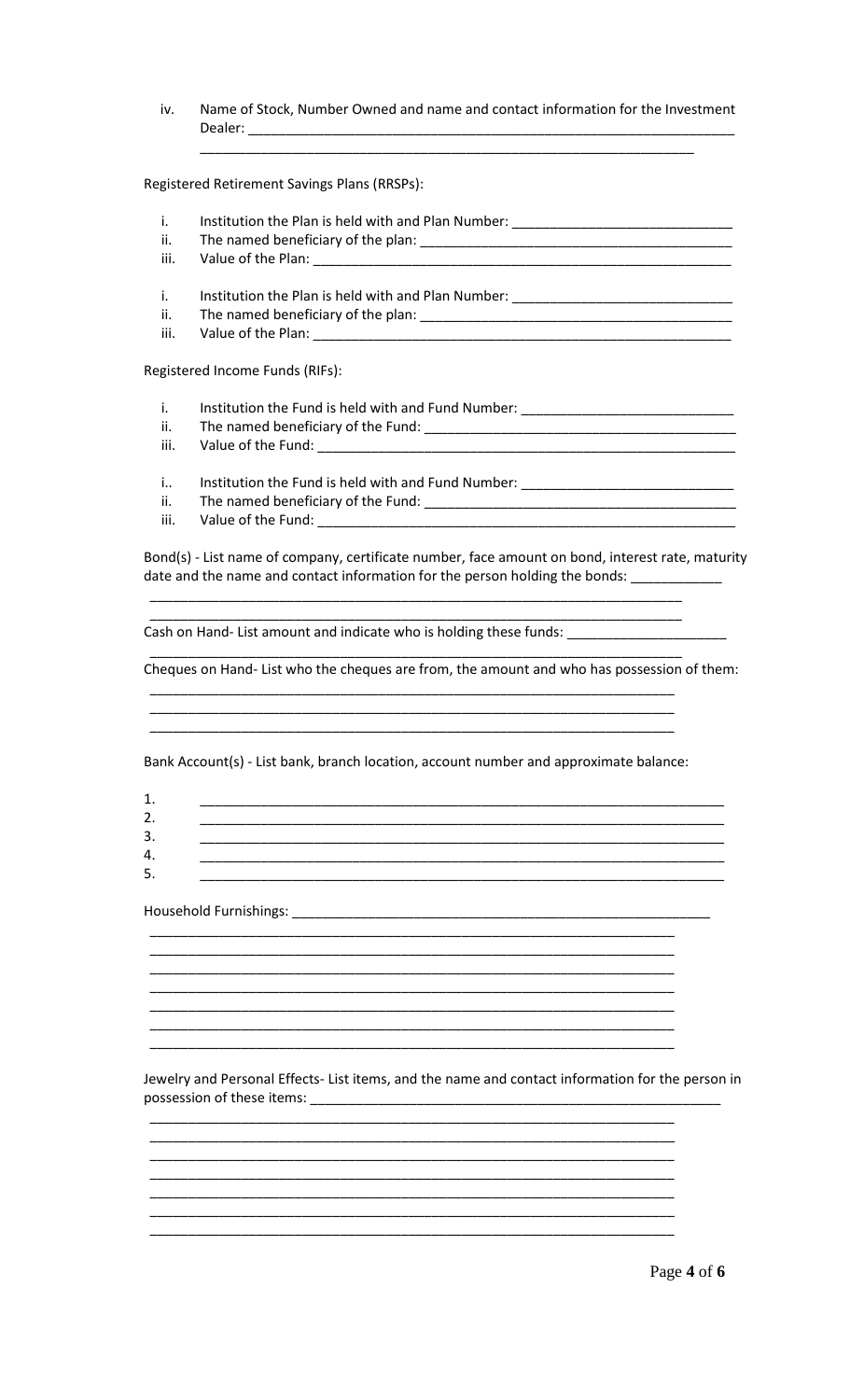| Farm Equipment- List items, and the name and contact information for the person in possession                                                                                      |                                               |                                                                                                                       |  |
|------------------------------------------------------------------------------------------------------------------------------------------------------------------------------------|-----------------------------------------------|-----------------------------------------------------------------------------------------------------------------------|--|
|                                                                                                                                                                                    |                                               |                                                                                                                       |  |
|                                                                                                                                                                                    |                                               |                                                                                                                       |  |
|                                                                                                                                                                                    |                                               |                                                                                                                       |  |
|                                                                                                                                                                                    |                                               |                                                                                                                       |  |
| <b>Business Assets:</b>                                                                                                                                                            |                                               |                                                                                                                       |  |
|                                                                                                                                                                                    |                                               |                                                                                                                       |  |
|                                                                                                                                                                                    |                                               |                                                                                                                       |  |
|                                                                                                                                                                                    |                                               |                                                                                                                       |  |
|                                                                                                                                                                                    |                                               |                                                                                                                       |  |
|                                                                                                                                                                                    |                                               |                                                                                                                       |  |
|                                                                                                                                                                                    |                                               |                                                                                                                       |  |
| Insurance Policies - List name and contact information for Insurance Company, Policy Number,<br>Type of Insurance and Amount:                                                      |                                               |                                                                                                                       |  |
|                                                                                                                                                                                    |                                               |                                                                                                                       |  |
| Canada Pension Death Benefit Applied For:                                                                                                                                          |                                               |                                                                                                                       |  |
| Deceased was in receipt of the following pensions:                                                                                                                                 |                                               |                                                                                                                       |  |
| Canada Pension<br>Old Age Security                                                                                                                                                 |                                               |                                                                                                                       |  |
| Superannuation<br>Other                                                                                                                                                            |                                               | <u> 1989 - Johann John Stoff, deutscher Stoffen und der Stoffen und der Stoffen und der Stoffen und der Stoffen u</u> |  |
| Annuity<br>The Deceased was a War Veteran:                                                                                                                                         |                                               |                                                                                                                       |  |
|                                                                                                                                                                                    |                                               |                                                                                                                       |  |
|                                                                                                                                                                                    | <b>PART III - LIABILITIES OF THE DECEASED</b> |                                                                                                                       |  |
| Funeral Bill Paid: Yes ______ No ______ Amt. Paid: _________ Amt. Outstanding _________<br>Name and contact information for company that arranged the funeral: ___________________ |                                               |                                                                                                                       |  |
| Headstone - List name and contact information for company monument ordered from and                                                                                                |                                               |                                                                                                                       |  |
|                                                                                                                                                                                    |                                               |                                                                                                                       |  |
| Name and address of the cemetery the remains of the deceased were buried in: ___________                                                                                           |                                               |                                                                                                                       |  |